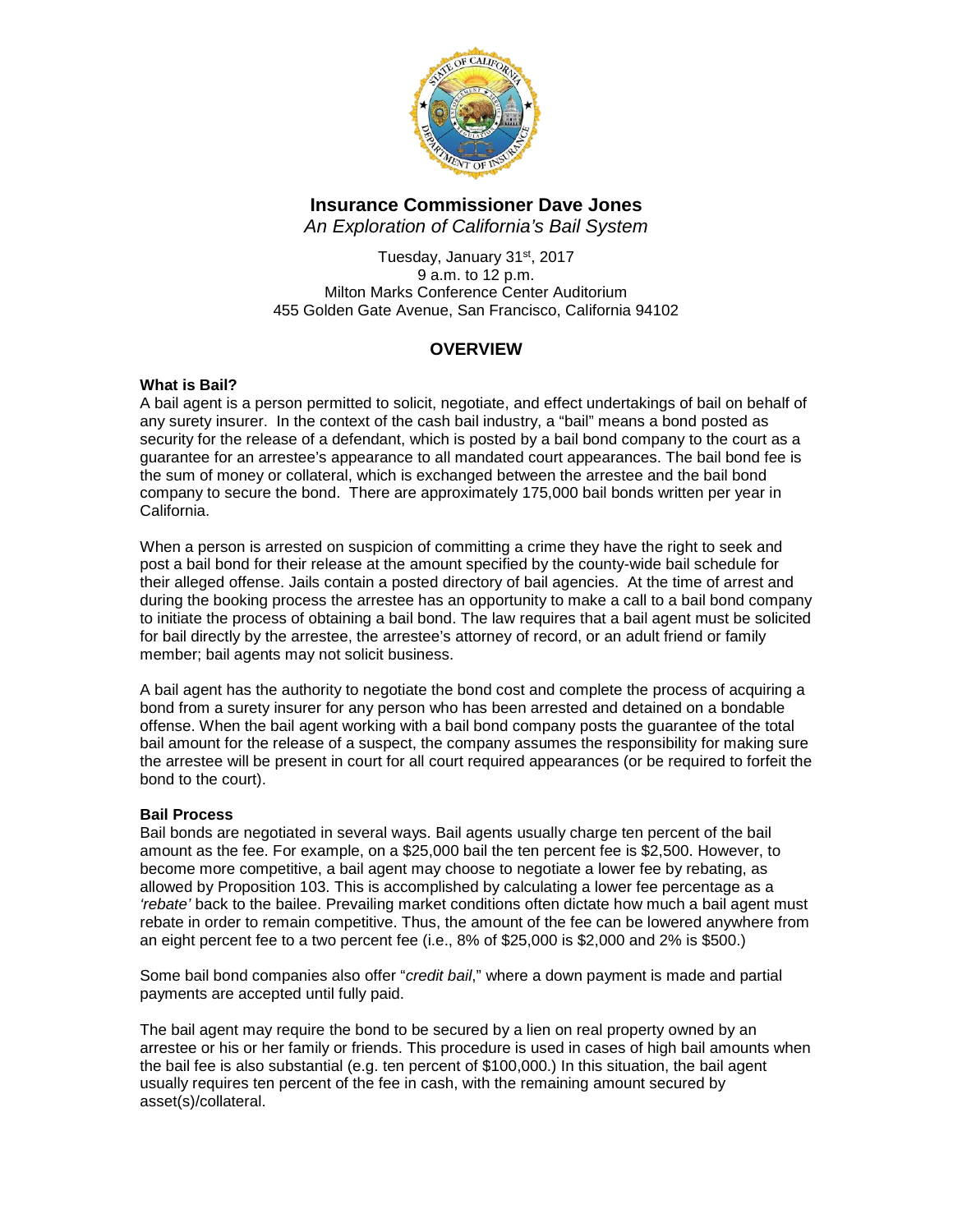The business costs of a bail bond company are typically 20% of the bail fee to be paid to the surety company, of which ten percent is placed into a so-called "buffer account". The buffer account is a holding account which provides a bail bond company the ability to absorb losses due to bond forfeitures. Once the buffer account has reached its maximum threshold, the ten percent payment is not necessary. The remainder of the bail fee is gross income to the bail bond company. Thus, on the \$2,500 premium example above, the bail agent or bail company will retain \$2,000 to \$2,250 of the money collected.

A bond company and/or bail agent may surrender the bailee to the court or custody if it is determined the bailee is a potential flight risk. Per California Code of Regulation (CCR) Title 10 §2090, if the bailee is surrendered, the bail fee is refundable minus administrative costs. It is illegal for a bail agent to surrender a bailee to custody solely for non-payment of bail fees.

If the bailee does not appear in court as required, the court orders the '*bail is forfeited'* and notifies the bail bond company there are 180 days to locate the defendant and surrender him to detention or present him to the court. The bail agent has the authority to hire a bounty hunter to locate and retrieve the bailee.

Bounty hunters have no more enforcement powers than an average citizen, as in a '*citizen's arrest'* or '*citizen's hold for arrest*.' At the end of an initial 180 days, the bail bond company may file a request for an extension, if a good cause can be shown, for an additional 180 days to locate and retrieve the bailee. An example of good cause would be if the bailee has been located in another state and additional time is necessary to return the bailee to the local jurisdiction. If the bailee appears voluntarily or has been placed in custody for an additional crime, the bond forfeiture is vacated and the bond is exonerated.

A bail bond company may file a motion to exonerate the forfeited bond prior to the 365 days allowed for returning the client once the bail has been forfeited. The motion may be based upon evidence the client cannot be produced due to death, permanent inability to appear because of disability, long-term hospitalization, mental illness, military detention, or incarceration. All motions for bail exoneration must be reviewed and approved by County Counsel, which will analyze the merits of the motion. The County Counsel's Office for each county in the State is responsible for collecting bail bond forfeiture debts. In the cases when the bond is forfeited by a Summary Judgment, the bond company has 30 days to pay the amount of the bail to the court. Failure to make the payment results in the bond company being disqualified from posting any bail within the jurisdiction of the court.

#### **Regulation**

The Bail Bond Regulatory Act was first adopted in 1937 and provided the statutory framework to regulate the bail bond business under the California Department of Insurance (CDI). The law also provided CDI with the authority to adopt administrative regulations. Generally the laws regulating bail include California Insurance Code (CIC) 1800 through 1823, CCR Title 10, §2054 through §2104, and Penal Code (PC) §1299 through §1306.

CDI's Licensing Services Division is responsible for licensing bail agents. In order to receive a bail agent license, a person must meet the following conditions: be a minimum age of 18 years; picture ID card issued by CDI; residency in the State of California; completion of a minimum of 20 hours of approved classroom study for which the curriculum was reviewed by the California District Attorneys Association, California State Sheriff's Association, and County Counsel Association; passage of a California licensing examination; passage of a fingerprint-based background check done by both the California Department of Justice and the Federal Bureau of Investigation; provision of a bond in the sum of \$1,000; and notice of appointment by a surety insurer. If a bail agent's appointment is terminated by their surety, they often find an appointment from a different surety to continue acting as a bail agent. Many bail agents have appointments with multiple sureties.